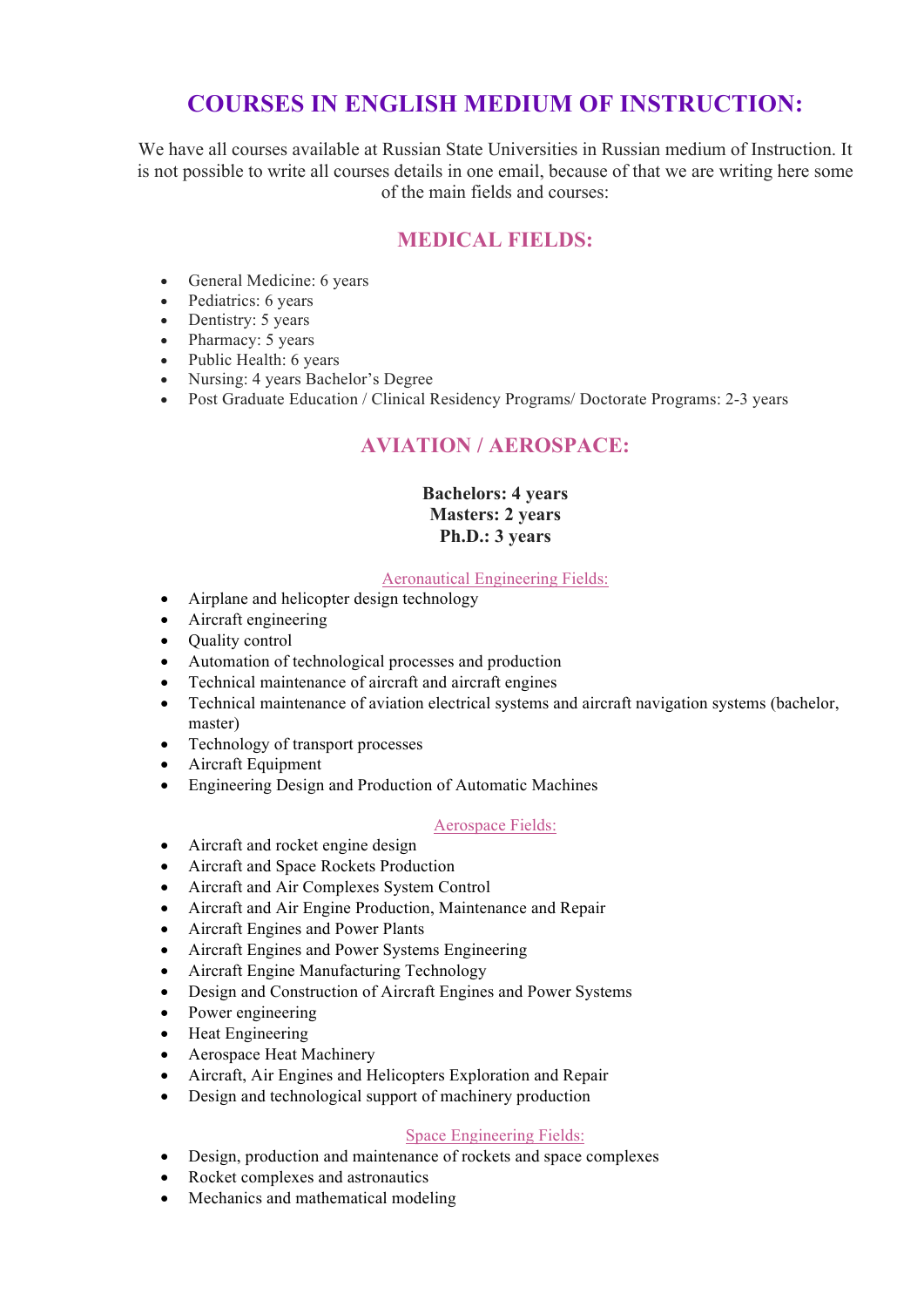- Applied mechanics
- Aircraft Engineering
- Power Engineering
- Space Technology
- Space Rocket Power Plants
- Space Vehicle Design and Manufacturing

## Air Traffic Control:

Technical Exploitation of Ground-based Electronic Support of Flights and Aeronautical Telecommunications; Aircraft and Air Engine Technical Maintenance; Air Navigation systems; Management of the Air Space Use; Mathematical Software of Transport Control Systems; Aircraft Maintenance and Repair Organization; Organization of Technical Exploitation of Automated Air Traffic Control Systems; Flight Radio Maintenance Organization; Flight Electronic and Illumination Equipment Maintenance Organization; Air Transportation Organization and Management; Air Traffic Organization; Airport Management; Air Security of Technological Process and Manufacturing; Human Resources Management; Air Security Provision; Law; Air Transportation Organization and Management in an Integrated Transport System; Financial Management; Production Management; Transport Service Organization; Advertising and Public Relations, International Navigation and Control Systems for Motion Objects, Flying Operations, Civil Aviation and Customs Affairs, Airport Technology and Equipment.

Industrial Engineering Fields:

- Metallurgy
- Machinery design
- Nanoengineering
- Machine Engineering
- Composite and Powder Materials, Coatings
- Hydraulics and Hydraulic Machines

## Electronics and Instrumentation Engineering Fields:

- Radio electronic systems and complexes
- Laser equipment and technologies
- Biotechnical systems and technologies
- Electronics and nanoelectronics
- Radioengineering
- Design and technology of electronic instrumentation
- Applied mathematics and physics
- Construction and Technological Support in Mechanical Engineering
- Material Science and Material Technologies
- Gas Dynamics and Impulse Facilities
- Gas Turbine Plants and Compressor Stations

#### Computer Science in Aviation Fields:

- Information security of automated systems
- Fundamental informatics and information technologies
- Applied mathematics and informatics
- Applied mathematics and physics
- Informatics and computer science
- Machine Engineering Technology of Computer-aided Production
- Technological Quality Assurance of Computer-aided Production

Economics and Management in Aviation Field:

- **Economics**
- **Management**
- Business informatics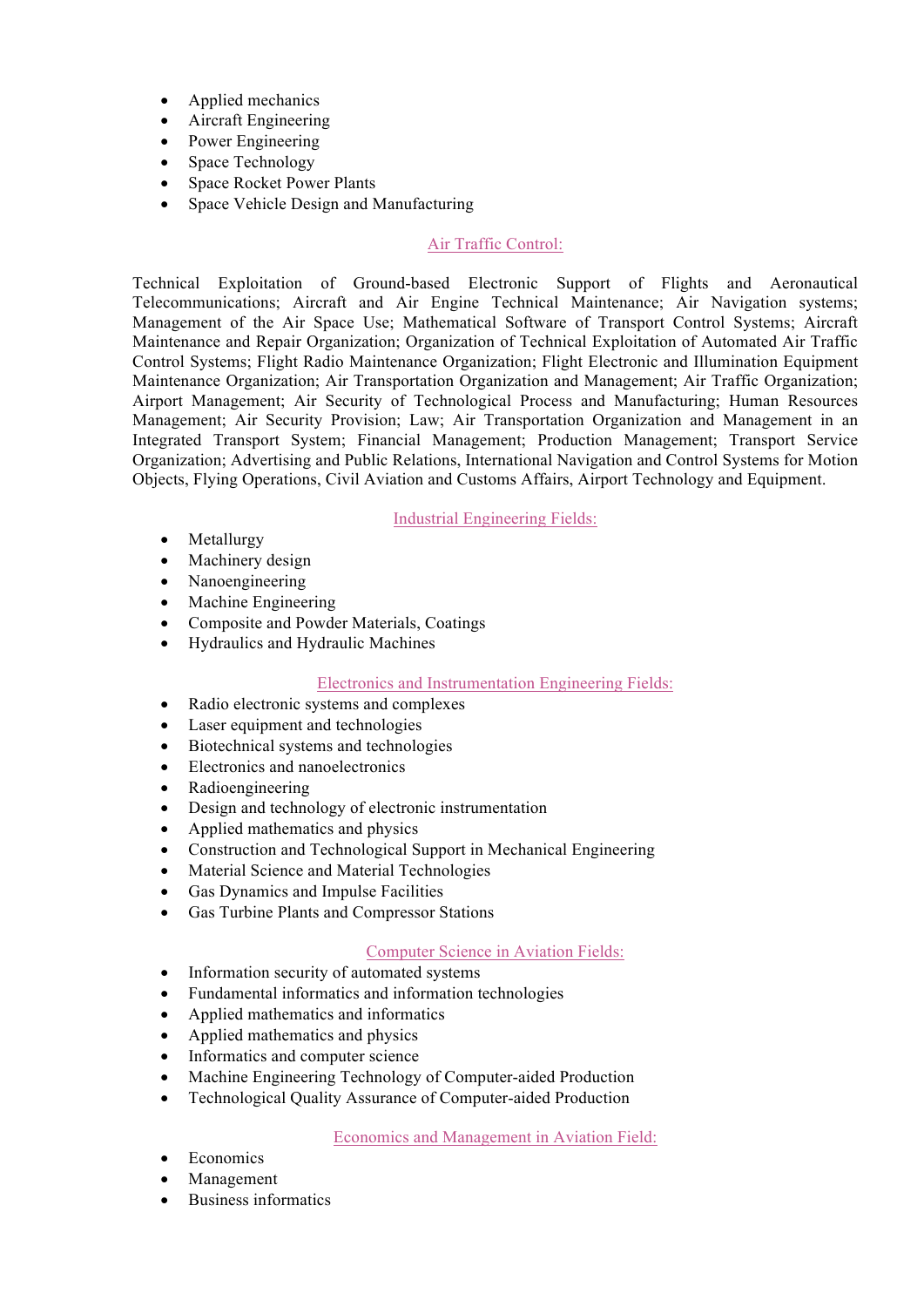- Publishing
- Printing and packaging production technology
- Technology of Pulp and Paper Production

## **COMPUTER / IT / TELECOM:**

## **Bachelors: 4 years Masters: 2 years Ph.D.: 3 years**

#### Computer Engineering Fields:

Computer System & Network; Computer Engineering; Programs Engineering; Hardware & Software Engineering; Automatics and Computer Engineering; Computers, Computer Systems and Networks; Information Measurement Technics; Mathematical Modelling; Applied Mathematics; Control Engineering and Applied Informatics; Electrical Engineering and Introscopy; Electrophysics of Information Systems; Naval Information Systems of Automation, Control and Navigation; Instrumentation Engineering; Computer and Intelligent Systems and Network Operation; Intelligent Systems; Specialized Computer Systems; Computer-Integrated Technological Processes and Production

#### Information Technology And Biotech Fields:

Applied Information Technology in Economics; Arrangement of Systems, Networks and Telecommunications; Automated Information Processing; Automated Systems Software; Automatic Control and Systems Engineering; Automation of Technology Processes and Production; Data Security in Computerized Systems and Networks; Information Systems & Technologies; Information Technology & Communications; Computer Technologies in Mechatronics and Robototechnics, Document Processing and Information Activities; Flexible Computerized Systems and Robotics; Fundamental Informatics and Information Technologies; Info-communicational Technologies and Processing Systems; Informatics and Manual Training (Technical Service Training); Information and Analytical Systems of Security; Information Protection; Information Security; Information System and Technology; Information Systems and Technologies; Mathematical Modelling; Numerical Computing and Program Systems; Parallel Programming; Social Informatics; Sound Control Technologies; Administrating and Data Processing; System Analysis and Control; System Programming; Technical Systems; Technology Systems Management; Teraflops Computer; Theoretical Foundation of Computer Science; Unauthorized Computer Access Prevention Systems; Information and Communication Technology; Telecommunication; Applied Telecommunication Systems; Textile Technology and Design; Knitting Technology and Design.

## **ENGINEERING FIELDS:**

**Bachelors: 4 years Masters: 2 years Ph.D.: 3 years**

## *ENGINEERING FIELDS:*

Environmental engineering; Electrical Power Engineering and Equipment; Environmental Engineering and Water Usage; Industrial Thermal Power Engineering; Integrated Employment and Reservation of Water Resources; Hydraulics and Water Resources; Engineering Geology and Geoecology, Architecture engineering, Road Construction Engineering Railway engineering, Industrial engineering; Sound engineering; Industrial Heat Engineering;

#### Machinery and Mechanics/ Mechatronics Fields:

Mechanical engineering; Mechatronics; Machine Building Technology; Mechanical Equipment; Machine Parts and Theory of Mechanisms and Machines; Dynamics and Strength of Machines; Assembling and Maintenance of Devices and Systems of Technological Production; Occupational Safety in Machine Building; Motor Vehicles and Engines Maintenance and Repair; Chemical, Petrochemical and Gas Processing Equipment Maintenance and Repair; Hydromechanics and Hydraulic Machines; Machine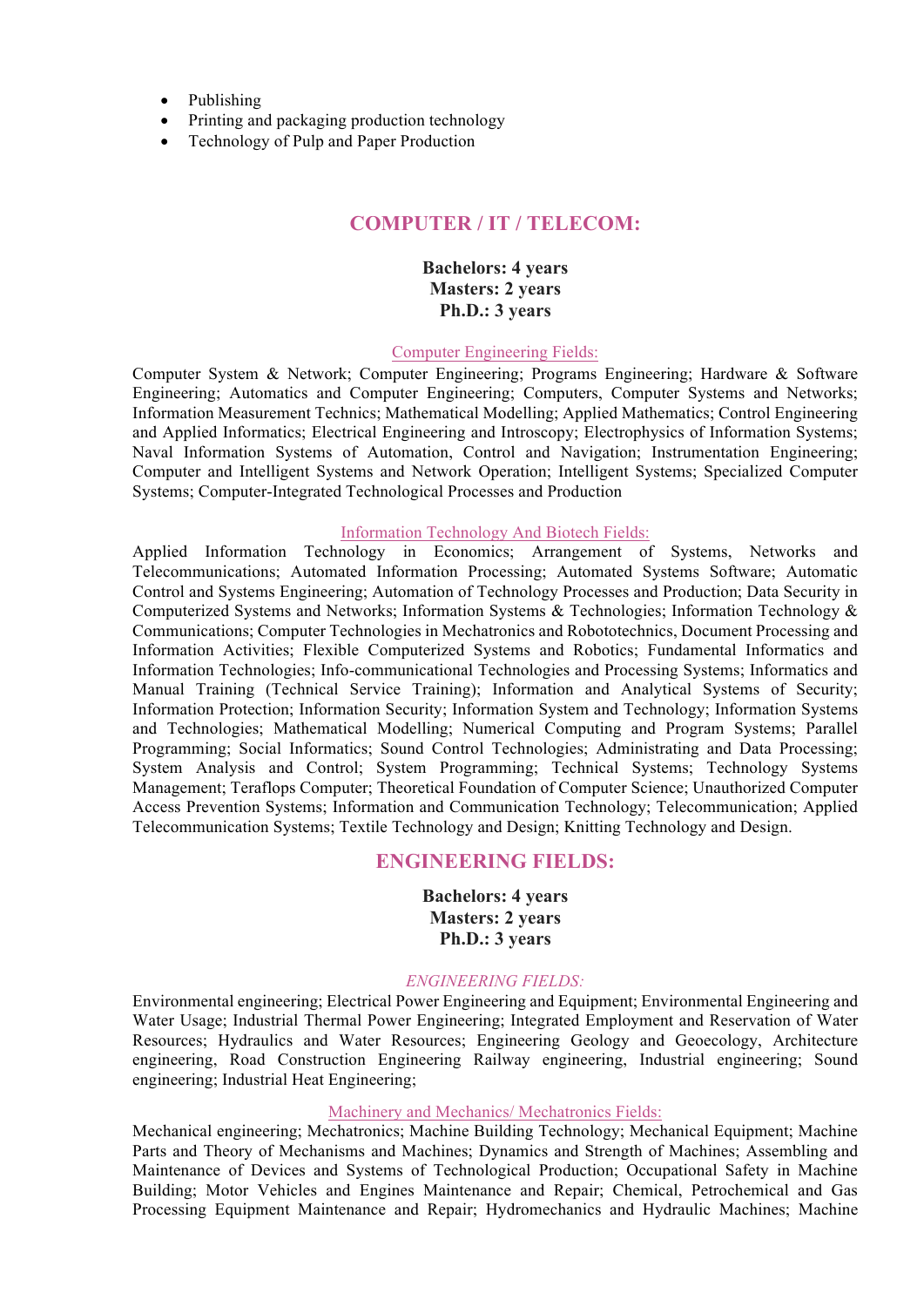Design Bases; Steam Generators Construction; Theoretical Mechanics; Metal Technology; Engineering Drawing; Automobiles and Engines Maintenance and Repair; Automobiles and Motorcars Industry Enterprises; Compressors; Pneumatic Units and Vacuum Techniques; Computer Technologies in Machine Building; Hoisting and Conveying Machines; Hydraulic and Pneumatic Machines; Instruments of Fine Mechanics; Metal Cutting Machines and Tools; Metallurgical Equipment; Packaging Machinery and Packaging Technology; Engineering Design and Reliability of Machine Industry Equipment; Metal Science and Heat Treatment of Steel and High-strength Low-alloy Steel; Technological Quality Assurance for Machine Engineering Products; Composite and Powder Materials; Coatings; Hybrid Technologies in Welding Production; Surface Properties Modification of Constructional Metal Materials Using Highlyconcentrated Energy Sources; Engineering Material Science; Applied Mechanics; Material Science and Material Technologies; Technological Machines and Equipment High-Performance Computational Technologies in Mechanics; Solid Mechanics; High-Performance Computational Technologies in Mechanics; Solid Mechanics; Computer Biomechanics.

#### Civil Engineering:

Industrial and Civil Engineering; Examination and Management of Real Estate; Planning of Buildings and Constructions, Urban Cadaster; Real Estate Cadaster; Geodesy; Remote Sensing; Journalism as a Sphere of Information Mass Activities; Journalism in the Technological Sphere; Construction of High-rise and Wide-span Buildings and Constructions; Construction of Underground Works; Standardization and Metrology; Quality Management in Engineering; Hydroengineering Construction; Urban Development and Services, Heat and Gas Supply and Ventilation, Water Supply and Water Disposal.

#### Electrical Engineering:

Automation and Telemechanic; Technical Systems Management; Distributed Computer-aided Information Management Systems; Failure-resistant Management Systems; Automation and Control in Technical Systems; Automation Microprocessors; Management in Technical Systems; System Analysis and Control; Automation of Technical Processes and Production; Constructional Design and Technologies in Electrical Engineering; Technology and Control in Cable Production; Electrical Engineering and Electromechanics; Information Technologies and Computer-Aided Systems; Automation of Business Processes and Financial Management; Electric Power Generation Systems; Electrical Energy Consumption Systems; Electrical Machines and Equipment; Electrical Systems and Complexes of Transport Vehicles; Electromechanical Automation Systems and Electrical Drive; Electromechanical Equipment of Energy Consuming Enterprises; Electromechanics; Electronic and Information Control Systems; Electronic Devices and Systems; Electronic Systems and Networks; Production and Technical Service of Electronic Equipment; Equipment for Light Industry and Services; Equipment for Oil and Gas Output; Equipment for Chemical Engineering and Building Materials; Equipment for Pharmaceutical and Microbiological Industry; Hydrotechnical Engineering; Radio Electronic Systems and Complexes - Exploitation and Repair; Electric Power Supply; Electric Drive and Automation; Electrical Power Industry; Automated Electrical Drive; Automated Electrical Technology Installations and Systems; Physics and Technologies of Electrical Materials and Components; Electrical and Electronic Equipment; Electrical Transport; Electromechanics; Enterprise Industrial Electrical Supply; Electric Power Plants;

## Heat Power Engineering:

Heat Power Engineering; Power Supply of enterprises; Economics and Management in Heat Power Engineering Companies; Heat Power Engineering and Heat Technology; Automated Control Systems for Thermal Processes; Nuclear Power Plants; Engineering Thermophysics; Boiler Installations and Energetic Ecology; Low Temperature Physics; General Physics and Nuclear Fusion; Thermal Power Plants; Water and Fuel Technologies; Industrial Heat Engineering Systems; High-Temperature Technology; Economics of Industry and Enterprise Management; Heat-and-Mass Transfer Processes and Installations; Chemistry and Electrochemical Energy; Scientific and Technological Innovations in Energy Saving Technologies; Research and Development Lab of World Energy Issues, Geothermal Energy; Steam and Gas Turbines, Alternative and Renewable Energy Sources.

#### Chemical Engineering:

Automation and Management of Chemical Engineering Processes and Productions; Chemical Technologies of Fuel and Carbon Materials; Ecobiotechnology; Industrial Biotechnology and Bioengineering; Machines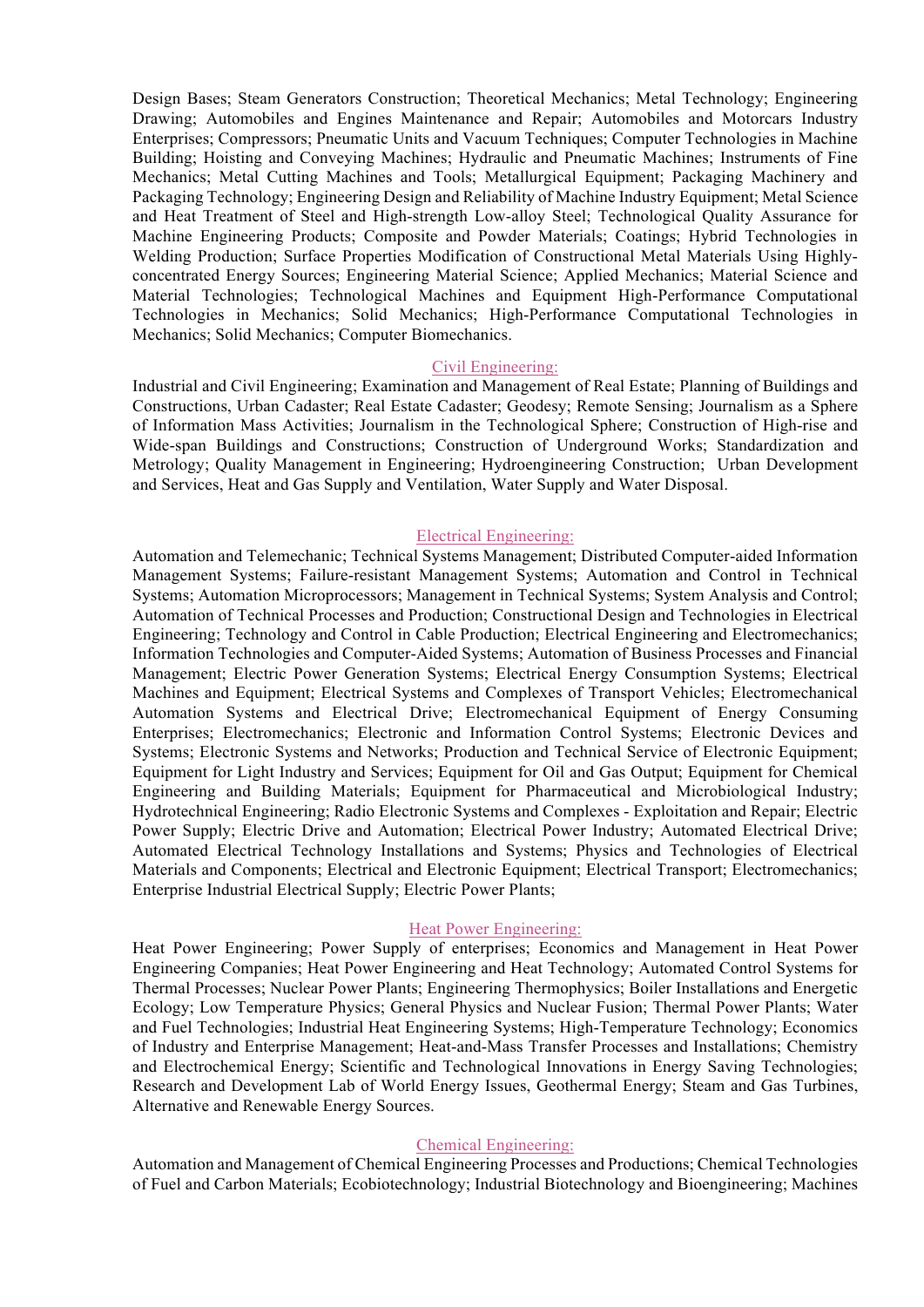and Apparatus of Industrial Processes; Technology of Inorganic Substances; Design and Manufacture of Composite Articles.

#### Railway Engineering:

Railway Track Engineering and Construction, Railway Operations Management, Railway Industry Equipment, Special Railway Machinery, Railway Construction Equipment and Machinery.

## OIL & GAS, GEOLOGY, MINING, GEODESY, LAND MANAGEMENT & CADASTRE, METALLURGY FIELDS:

Petroleum Engineering; Open-pit Mining; Underground Mining; Mine Construction and Underground Construction; Design and Construction of Oil and Gas Extraction Complexes; Mining Machinery and Equipment; Environment Protection and Nature Management; Applied Geology and Mining; Nature Management and Land Cadastre; Geography; Geoecology and Life Safety; Landscape Planning; Physical Geography and Landscape; Cartography and Geoinformatics; Geography and Environmental Education; Biogeography; Landscape Geochemistry; Soil Geography; Ecology and Nature Management; Prospecting and Exploration of Groundwater and Geological Engineering; Mining and Oil-field Geology; Geophysics; Engineering and Mining Surveyors; Geomechanics; Destruction of Rocks; Geodesy; Miner Aerogasdynamics and Mountain Thermophysics; Land Monitoring; Geochemistry and Mineralogy; Mine Surveying; Electrification and Automation of Mining Companies; Exploitation of Mineral Deposits; Mine Surveying, Geodesy and Geoinformation Systems; Mining and Oilfield Machinery; Oil and Gas Geology; Oil and Gas Technologies; Geoinformation Systems and Technology; Safety of Living; Industrial Safety; Prevention of Emergency Situations; Safety System for Transport Operations; Safety Systems in Construction Operations; Safety Systems in Oil and Gas Industry; Mineral Dressing; Mining Machinery; Development and Operation of Oil and Gas Fields; Oil, Gas and Mining Equipment; Gas and Oil Production; Surface Mining; Underground Mining Technology; Dynamic Geology; Regional Geology; Geological History of Earth; Geology of Russia; Paleontology; Geology and Geochemistry of Natural Resources; Geology and Geochemistry of Fossil Fuels; Lithology and Marine Geology; Geochemistry; Petrology; Mineralogy; Crystallography and Crystallochemistry; Ecological Geology; Geophysical Methods of Earth's Crust Research; Seismology and Geoacustics; Hydrogeology; Hydrology and Hydrochemistry, Ferrous Metallurgy, Metalworking Equipment and Complexes; Foundry Operations; Welding Engineering Technology and Equipment; Metal Shaping Equipment and Technology; Ferrous Metallurgy; Foundry Equipment; Foundry Methods of Iron and Non-Ferrous Metals Production; Heat Treatment of Metals; Non-ferrous Extractive Metallurgy; Metal Science and Heat Treatment; Special Metallurgy; Technological and Metallurgical Processes in Welding, Structural and Functional Nanomaterials, Materials Science and Technology of New Materials, Functional Nanomaterials for Medicine.

## **ECONOMICS FIELDS:**

**Bachelors: 4 years Masters: 2 years Ph.D.: 3 years**

#### *ECONOMICS FIELDS:*

Economic Security; Company Economy; Finance; Finance and Credit; Accounting; Accounting and Audit; Analysis and Audit; World Economy; Accounting, Analysis and Audit; Taxes and Taxation; Economy of Enterprises and Organizations; Real Estate Economy; Economy of Tourism; Economy of Municipal Economics; International Accounting; Economical and Legal Regulation of Foreign Economic Activity; International Investment Activity; Economy of Small and Medium Enterprises; International Business; Tax Advice; Banking; Regional Economy; Banks and Bank Activity; Financial Management; Insurance; Estimated Activity; Corporate Finance; Economics and Management of National Economy; Finance, Monetary Circulation and Credit; Accounting, Statistics; Mathematical and Tool Methods in Economy; Agricultural Economics; Economic Studies; Macroeconomic Management and Planning; Mathematical Methods for Economic Analysis; Population Studies; Constitutional Economics; Statistics; Innovation Economics; Socioeconomics; Labor and Personnel Economics; Economic Informatics; Market Economy; Accounting Facilities and Systems; Applied Informatics in Economics; Commercial Activity; Economic Statistics; Economics and Entrepreneurship; Economics and Human Resources Management; Economics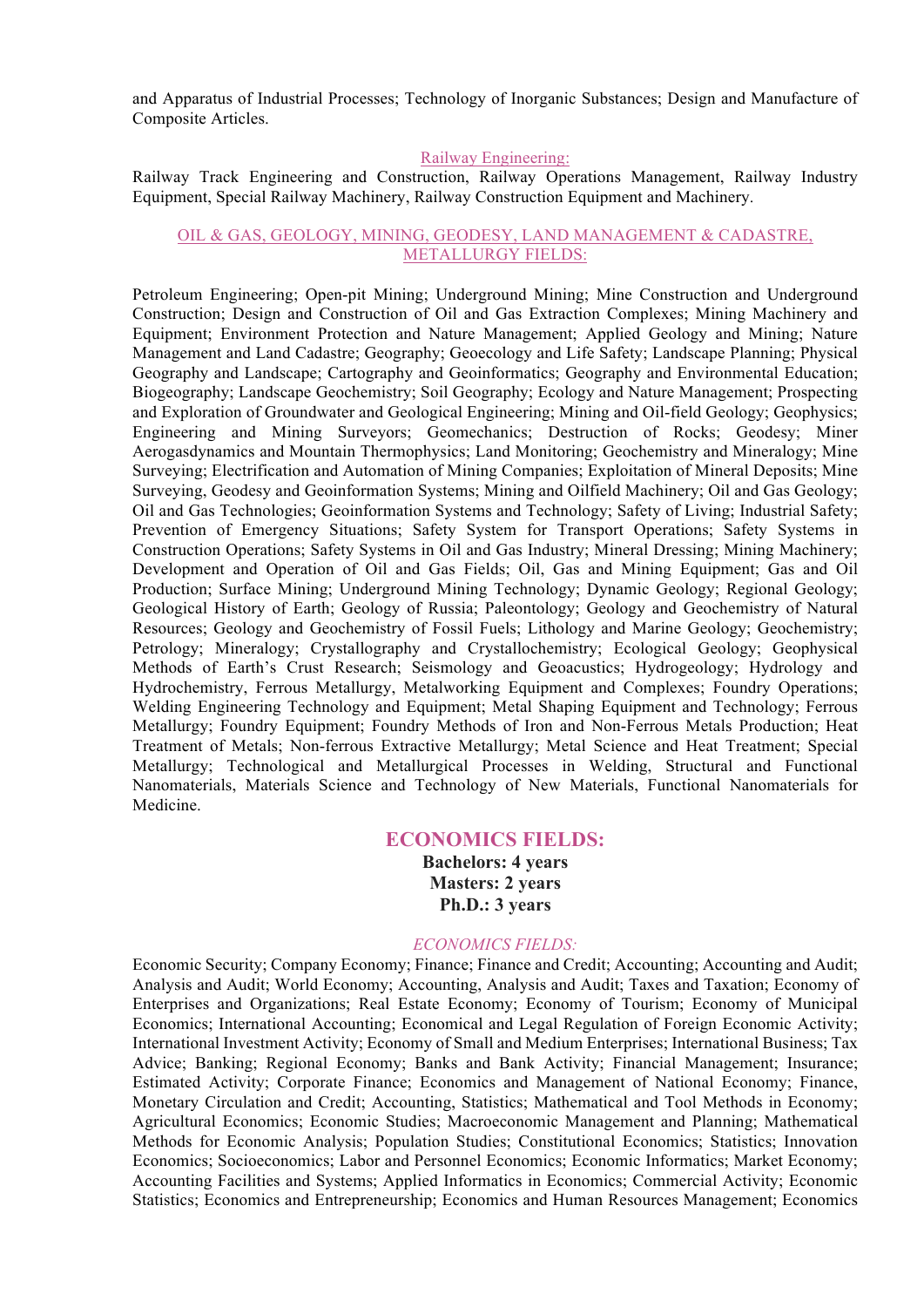and Legal Support of Entrepreneurship; Environmental and National Resource Economics; Enterprise Economics and Management; Enterprise Economics and Legal Support of Entrepreneurship; International Economic Relations; Logistics, Commerce, Customs Commodity Research and Expert Examination.

## *MANAGEMENT, SERVICES AND OTHER FIELDS:*

Strategic Management; Marketing; Financial Management; Production Management; Sociology of Management; Social structure and Social Institutions and Procedures; Sociology of Culture; Lifecycle Management of Information Systems; Innovative Project Management; State and Public Service; Project Management; Human Resource Management; Expertise and Analysis in the Sphere of Public Audit; Enterprise Management; Economics and Anti-crisis Management; Management and Quality Control; Company Personnel Management; Risk Management and Insurance; Administrative Management; Theory of Management, Administrative Law, Finance and Process Law; Educational Establishments Management; Energy Consumption Management; Production-Sphere Management; Non-Production Sphere Management; Management of Foreign Economic Activity; Management of Socio-Cultural Activity; Organization Management; Municipal Management; Quality Management; Quality Management (Quality, Standardization and Certification); Real Estate Management and Expertise; Records Management; Show Business Management; Applied and Business Informatics; Business Administration; Public Administration; Innovation Studies; Strategic Management of Technological Innovation; Financial Ratio Analysis; Capital Budgeting and Managerial Solutions; Corporate Social Responsibility; Corporate Finance and Branch Analysis; Corporate Marketing; Leadership; International Technology Market; International Finance Management; Technology Management; Innovations in a Product Design; Business Consolidation Strategy; Marketing Strategy; Organizational Theory and Behavior; Technology Brokering and Breakthrough Innovation in a Product Design; Social Business Management; Innovation Management; Financial Modelling; Consumer Goods Modelling and Design, Hotel and Tourism Management; Advertising; Product Technology and Catering; Trading Business; Commodity Service; Tourism; Organization and Management of Tourist Business; Technology and the Organization of Excursion Services; Hospitality; Hotel Business; Tourism and Hospitality Management; Sports and Recreation Technology; Regional Tourism Development; Goods and Service Expertise; Hotel and Tourist Service Organization; Manual Training (Technical Service Training) and Business Basics; Commodity Science and Commercial Activity; State Service, International Relations, International Information, Theory and Practice of Cross-cultural Communication, Foreign Language in Business.

## **OTHER FIELDS:**

**Bachelors: 4 years Masters: 2 years Ph.D.: 3 years**

We have all courses available in Russian Language and students who want to study in Russian language then they have to study one-year Preparatory department before starting the required courses.

**All required courses are available in Russian language.**

## *SOCIOLOGY AND PSYCHOLOGY FIELDS:*

Social Pedagogy; Social Psychology; Social Sciences; Social Structure, Social Institutions and Processes; Social Structure, Social Institutions and Processes; Social Work; Sociology of Culture; Sociology of Management; Sociology of Public Opinion; Sociology of Religion and Culture; Sociology of Youth; Transdisciplinary Research in Social Theory; General Psychology; Psychology of Personality; Social Psychology; Neuroscience and Psychopathology; Psychology of Work and Engineering Psychology; Occupational Psychology; Psychophysiology; Developmental Psychology; Psychology of Education and Pedagogics; Psychological Methodology; Psychogenetics; Extreme Psychology and Psychological Relief; Neuropsychology; Psychology of Labour; Psychology of Professions and Conflict; Cognition and Perception; Clinical Psychology; Behavioral Neuroscience; Cognitive Psychology; Health Psychology; Quantitative Psychology; Applied Psychology; General Population Service; Occupational Rehabilitation; Applied Psychology and Social Pedagogics (Social Management); Practical and Social Psychology (Psychological and Pedagogical Consultation in Rehabilitation Centres); Psychology and Organizational Management; General Psychology and Social Psychology.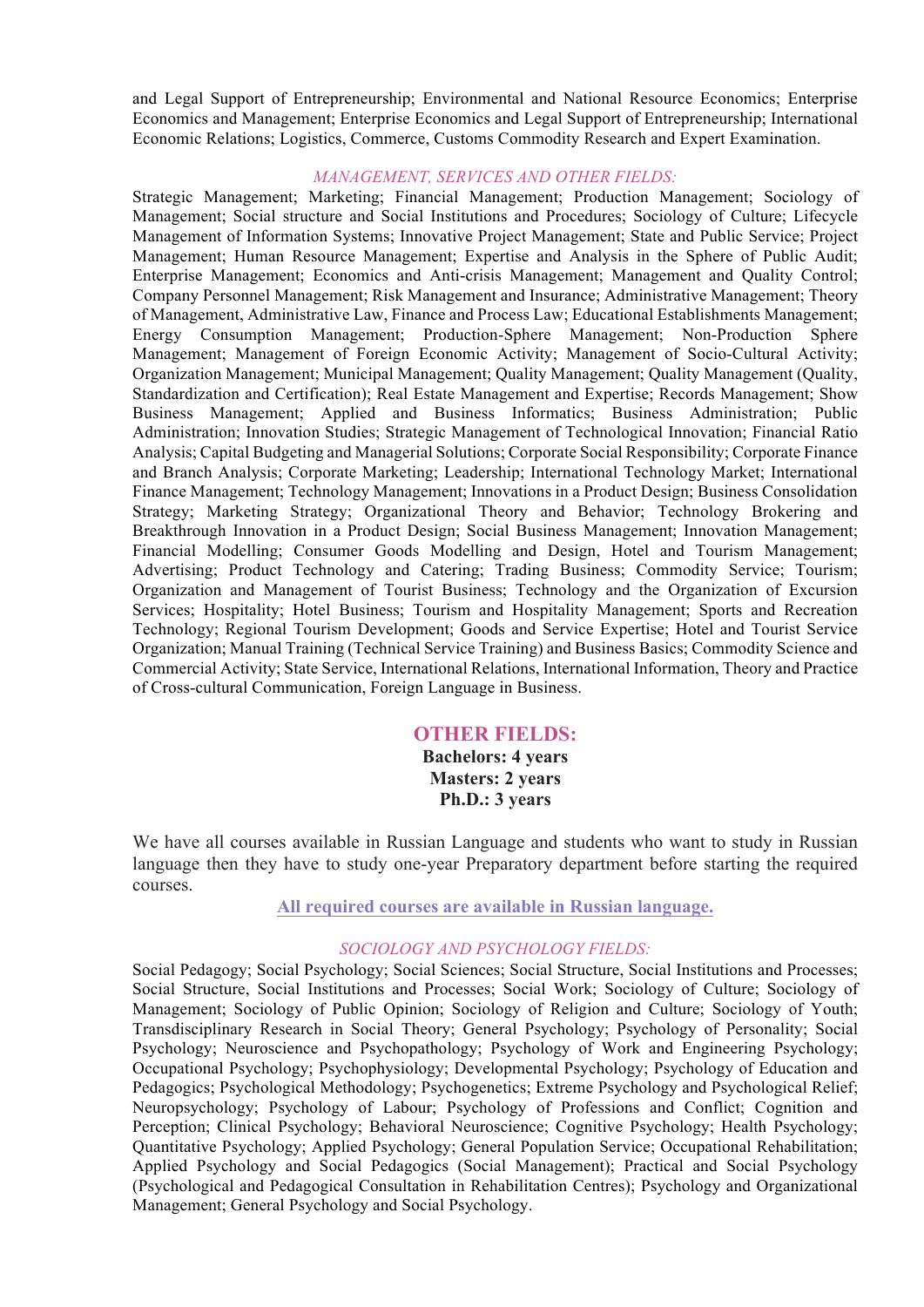#### *PEDAGOGICAL EDUCATION FIELDS:*

Physical Education; Preschool, Primary and Special Education; History and Philology Education; Mathematics and Natural Sciences; Foreign languages; Psychology; Music; Secondary Education: Theory and Methodology; Professional and Pedagogical Culture; Social and Environmental Education; Library and Information Science; Socio-Professional Self-Identity; Instrumental Didactics; Innovating Pedagogy; Informatization of Educational Process; Professional Pedagogy; Library Studies; Education in the Modern World; Spiritual and Moral Education; Supplementary Education for Children; Adult Education; Psychological Safety in Education and Social Interaction; Comparative Education; Pedagogy of Distant Educational Interaction; Pedagogical Anthropology; Education Quality Monitoring; Higher Education; Social Pedagogy and Socio-Educational Work; Preschool Pedagogy; Education through Art; Pedagogy of Health and Physical Culture; Primary Education and Preschool Education; Social Rehabilitation; Pedagogy of Care and Therapy; Pedagogy of Regional Development; Pedagogy for Early Childhood Education; Deafand-Dumb Pedagogics; Defectology and Psychology; Elementary Education and Social Pedagogics; Higher School Pedagogy; Library Science.

#### *PHILOSOPHY FIELDS:*

Philosophy, Ethics and Religious Studies; Philosophy of Science and Technology; Theology; History of Orthodox Church; Philosophical Anthropology; Philosophy of Culture; Philosophy and History of Religion; Theory and History of Culture; History and Theory of World Culture; Logics; Anthology and Cognitive Theory; Social Philosophy; Philosophy and Methodology of Studies; Ethics; Religion Studies; Aesthetics; History of Russian Philosophy; History of Foreign Philosophy; Philosophy of Humanities; Philosophy of Natural Sciences; Philosophy of Politics and Law; Philosophy of Language and Communication; Philosophy of Education, Theology, Religion.

#### *PHILOLOGY, LITERATURE, LINGUISTICS AND TRANSLATION FIELDS:*

Applied Linguistics; Baltic Studies; Foreign Philology; Foreign Literature; Byzantine and Neo-Hellenic Studies; Classical Philology; Comparative and Historical Linguistics; Language and Literature (English); Cultural Studies; Discourse and Communication Studies; English and German/French/Italian Languages and Literature; English and Russian (Language and Literature); English Language and Literature (with Profound Knowledge of German and French Languages); English Language and Literature and German Language; English Language and Literature, Second Foreign Language (Modern Greek, German); English Philology; English/Spanish/Hebrew Languages and Literature; Finno-Ugric Linguistics; Foreign Languages and Regional Studies; French Language and Literature; French Linguistics; General and Computational Lexicology; General Linguistics; German Language and Literature; German Language and Literature with Second Foreign Language; Germanic Linguistics; Germanic Philology; History of Russian Literature; History of Russian Literature of the 20th Century; Hungarian Language and Literature; Iberian Romance Linguistics; Language and Literature (Arabian); Language and Literature (English and French); Language and Literature (English); Language and Literature (English) and; Computer Science; Language and Literature (German and English); Language and Literature (German); Language and Literature (Russian and Bulgarian); Language and Literature (Russian and English); Language and Literature (Russian, English, German, French, Spanish, Chinese, Japanese); Language and Literature (Slavonic); Language and Literature (Two Foreign Languages); Language of Mass Media; Literary Creativity; Modern Greek Language and Literature; Modern Greek Language and Literature, Second Foreign Language (English, German); Polish Language and Literature; Romanian Language and Literature; Russian Folklore; Russian Language; Russian Language and Literature; Russian Language and Literature and Applied Psychology; Russian Language and Literature and Bulgarian Language and Literature; Russian Language and Literature and English Language; Russian Language and Literature and English Language and Literature; Russian Language and Literature and Foreign Language; Russian Language and Literature and History; Russian Language and Literature and Social Pedagogics; Russian Language, Literature and Artistic Culture; Russian Language, Literature, Literary Editing and Library Science; Slavic Philology; Slovak Language and Literature; Spanish Language and Literature; Theoretical and Applied Linguistics; Theory of Literature; Theory and History of Literature; Translation and Interpreting (Two Languages); Translation, Language and Literature; Turkish Language and Literature; Fundamental and Applied Linguistics; Language Teaching Technologies; Intelligent Systems in Linguistics; Linguistic Support in International Relations (the specific language pairs: English & German, English & Spanish, English &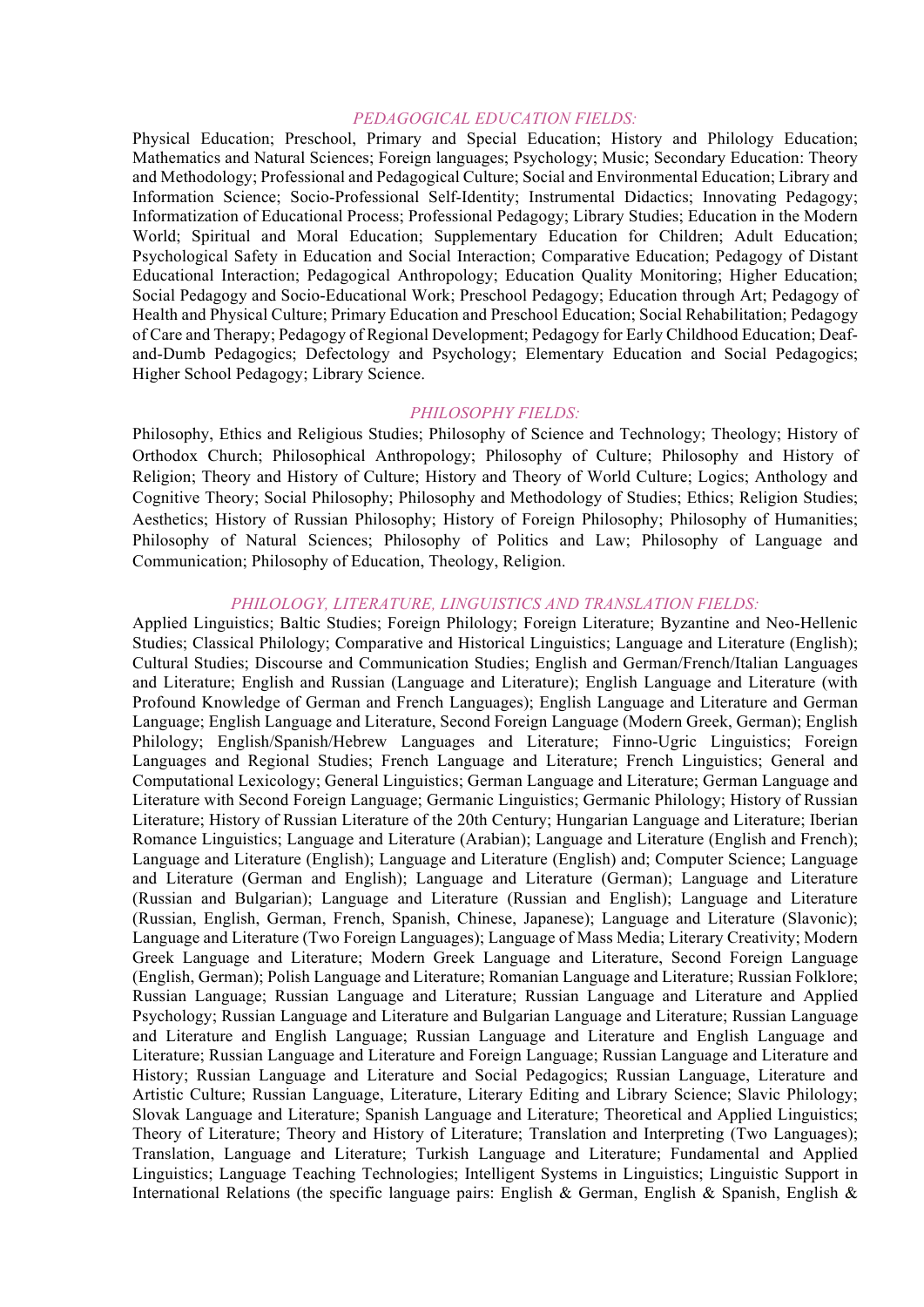French, English &Chinese); Translation and Translation Studies; Theory and Practice of Translation; ; Comparative Study of Languages in Lingocultural Communication; Modern Linguodidactics in the Context of Lingocultural Communication, Foreign Language in Business.

## *POLITICAL SCIENCES AND PUBLIC ADMINISTRATION FIELDS:*

International Security; International Organizations and World Political Process; Regional Problems of World Politics; Information Support of Foreign Policy; International Communication; International Relations; International Political Economy; Public and International Affairs; International Organization and Global Governance; International Conflict and Security; Comparative Politics; Political Theory; Foreign Policy and Security; Political Economic and Development; Public Law; Foreign Policy; Political Science; International Organizations and Global Governance; Global Economics and Management of External Economic Activities; Political Analysis Department; Political History Department; Legal Foundations for Public Administration; Regional and Municipal Administration; Management Sociology; Strategic Communications; Strategic Planning and Economic Policy; Management Theory and Technology; Human Resources Management; Modelling in Management; Economics of Innovation Development.

#### *BIOLOGY AND ECOLOGY FIELDS:*

Botanics; Entomology; Physiology; Biotechnology; Anthropology; Bioengineering; Biological Evolution; Biophysics; Biochemistry; Bioorganic Chemistry; Virology; Higher Nervous Activity; Higher Plants; Genetics; Geobotanics; Hydrobiology; Immunology; Cell Biology; Histology; Zoology; Vertebrate Zoology; Mycology; Algology; Molecular Biology; Plant Physiology; Human and Animal Physiology; Embryology; Entomology; Biology and Chemistry; Biology and Farming; Biology and Ecology; Biology and Geography; Biology and Fundamentals of Ecology; Biology and Physical Education; Biology and Practical Psychology; Garden Ornaments and Horticulture; Biotechnology Equipment and Medical Apparatus and Systems, Ichthyology and Ecology; Aquaculture; Ichthyopathology and Hydrobiology; Soil Science and Agroecology; Applied Ecology; General Ecology; Ecology and Environment Protection; Ecology of Food and Nutrition; Ecology and Food Production; Plastics and Elastomers Recycling Technology; Radioecology; Renewable Energy Sources.

#### *CHEMISTRY FIELDS:*

General Chemistry; Polymer Processing Technology; Corrosion Resistance Technology; Colloid Chemistry; Analytical Chemistry; Forensic Processing of Materials and Substance; Oil Chemistry; Applied Material Studies; Chemistry and Biology; Chemistry, Biology and Fundamentals of Ecology; Technical Electrochemistry; Polymer and Composite Technologies and Processing; Chemical Engineering Process and Equipment; Technology of Cement and Composite Materials; Rational Use of Material and Power Resources; Basic Process in Chemical Industry and Chemical Cybernetics; Теchnology of Glass and Ceramics; Chemical Technology of Refractory Non-metal and Silicate Materials; Power and Resource Saving Processes in Chemical Technology; Chemical Fibers Technology; Chemical Technology and Engineering; Chemical Technology and Equipment of Production Finishing; Chemical Technology of Fats and Fat Substitutes; Chemical Technology of Fuel and Carbonic Materials; Chemical Technology of High-Molecular Compounds; Chemical Technology of Inorganic Matter; Chemical Technology of Liquid Scattered Elements; Chemical Technology of Organic Matter; Chemical Technology of Pharmaceutical Preparations; Chemical Technology of Refractory Non-Metallic Materials and Silicate Minerals; Chemical Technology of Wood Working and Plant Raw Materials; Production of Organic Matter; Polymer Processing Technology; Polymer Technology.

#### *PHYSICS FIELDS:*

Condensed Matter Physics; Theoretical and Mathematical Physics; Computational Physics; Medical Physics; Physics of Nanomaterials ; Theory of Materials; Theoretical and Mathematical Physics; Stellar and Galactic Astronomy; Solar System Astronomy; Astronomy Laboratory; Computer-based Astronomy Laboratory; Cryogenic Engineering and Technologies; Experimental Nuclear Physics and Plasma Physics; Conceptual Physics; Conceptual Physics: Optics; University Physics; Physics for Engineers and Scientists; College Physics; Introduction to Scientific Computing; Instrumental and Data Analysis for Physics; Special Problems in Physics; Introduction to Quantum Mechanics; Stellar and Galactic Astrophysics; Relativity, Gravitation and Cosmology; Quantum Physics; Introduction to Modern Physics; Mechanics; Thermal Physics; Electromagnetism; Advanced Physics Laboratory; Fluid Physics; Independent Research in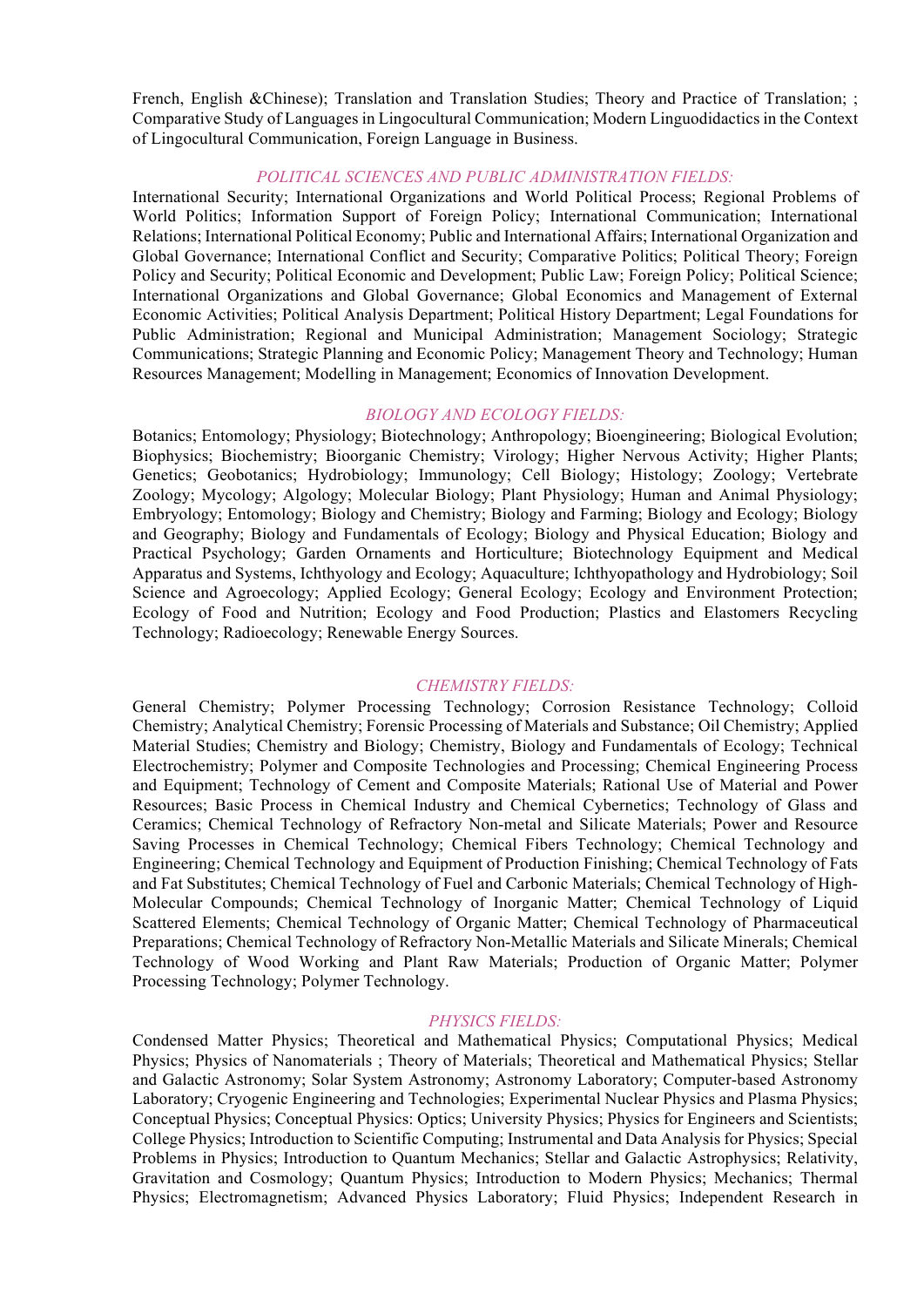Physics; High Voltage Engineering and Electrophysics; Hydrodynamics and Aerodynamics; Internal Combustion Engine; Laser and Optoelectronic Engineering; Physics and Fundamentals of Computer Science; Physics and Fundamentals of Computer Science and Computer Technology; Physics and Motor Vehicle Studies; Physics and Chemistry; Physics and Mathematics; Physics and Informatics; Physics of the Solid State; Physics of Particles and Nuclei; Physics, Information Technology, Astronomy; Thermal Physics, Applied Physics; Materials and Technology in Fiber Optics; Photonics and Optical Informatics; Motion Control Systems and Navigation.

#### *GEOGRAPHY FIELDS:*

Rational Nature Management; Oceanology; Socio-economic Geography of Russia; Cartography and Geoinformatics; Biogeography; Geomorphology and Paleogeography; Geography of the World Economy; Landscape Geochemistry and Soil Geography; Cryolithology and Glaciology; Meteorology and Climatology; Socio-Economical Geography of Foreign Countries; Land Hydrology; Physical Geography and Landscape Studies; Physical World Geography and Geoecology; Recreational Geography and Tourism; Renewable Energy Sources; Geoecology of North; Comprehensive Cartography; Recent Mineral Deposits and Pleistocene Paleogeography; Mudslides, Avalanches and Landslides; Soil Erosion and River Bed Evolution; Cartography and Land Utilization; Geography and Biology; Geography and Ecology; Geography and Economics; Geography and Foreign Language; Geography and Fundamentals of Economics, Country Studies.

#### *MATHEMATICAL FIELDS:*

Higher Mathematics; Mathematical Methods in Economic Processes Management; Mathematical Methods of Economic Analysis; Mathematical Modelling of Systems and Processes; Information Technology in Production Systems Management, Computational Mathematics.

#### *FOOD SCIENCE AND TECHNOLOGY:*

Food Products Technology; Food and Refrigerating Machinery; Theory of Machines, Mechanisms and Machine Parts; Food Biotechnology; Food Products of Plant Origin; Food Products of Animal Origin; Technology of Catering; Technology of Polygraphy and Packaging Production; Merchandizing; Food Products Quality Control; Food Chemistry; Chemistry of Taste, Color and Flavour; Chemical Processing of Natural Raw Materials; Environmental Chemistry and Chemical Monitoring; Modern Methods of Raw Materials and Biotechnological Products Research; Biologically Active Organic Compounds of Plant Origin; Physical and Chemical Analysis; Technochemical Food Quality Control; Microbiological Methods in Food Production; Optical Methods of Analysis; Chromatographic Methods of Food Products Analysis; Computer and Mathematical Modeling of Food Production Technological Processes; Quality Examination and Detection of Food Adulteration; Bread Production, Confectionary and Pasta Technology; Food Industry Equipment and Machinery; Food Technology; Food Engineering; Refrigerating Machines and Units; Fruit and Vegetable Processing Technology; Fruit and Vegetable Storage Technology; Fruit and Vegetable Preservation Technology; Meat Storage Technology; Meat Preservation Technology; Milk and Dairy Product Technology; Fat Replacers Production Technology; Fermentation Technology and Wine Making; Fish and Seafood Storage and Processing Technology; Grain Storage and Processing Technology; Sweeteners and Sugar Alternatives in Food Technology.

#### *MARINE & FISHERY FIELDS:*

Applied Ocean Technology; Aquaculture and Seafood Development; Fisheries Ecosystems Research; Marine Simulation Centre; Sustainable Aquatic Resources; Marine Services; Safety and Emergency Response; School of Fisheries; Maritime Studies; Ocean Technology; Naval Architecture and Ocean Engineering; Ocean Engineering; System Engineering of Marine Infrastructure; Hydrotechnical Engineering; Port Facilities and Electrical Engineering; Fleet Operation and Maintenance; Ship Heat Power Engineering; Ship Power Plants Engineering; Theoretical Mechanics; Technology of Materials and Ship Repair; Life Safety at Sea; Marine Electronics and Control Systems; Automated Control of Technological Processes; Automation of Ship Diesel and Gas Turbine Plants; Theory of Automatic Control and Computing; Automated Control of Ship Power Plants; Operation of Ship Electric Equipment and Automatics; Operation of Transport and Technological Machines and Systems; Ship Refrigerating and Auxiliary Plants and Systems and their Operation; Ship Electrical Power System Optimal Operation; Maritime and Inland Waterway Navigation; Sea Navigation; Maintenance of Transport Radio Equipment;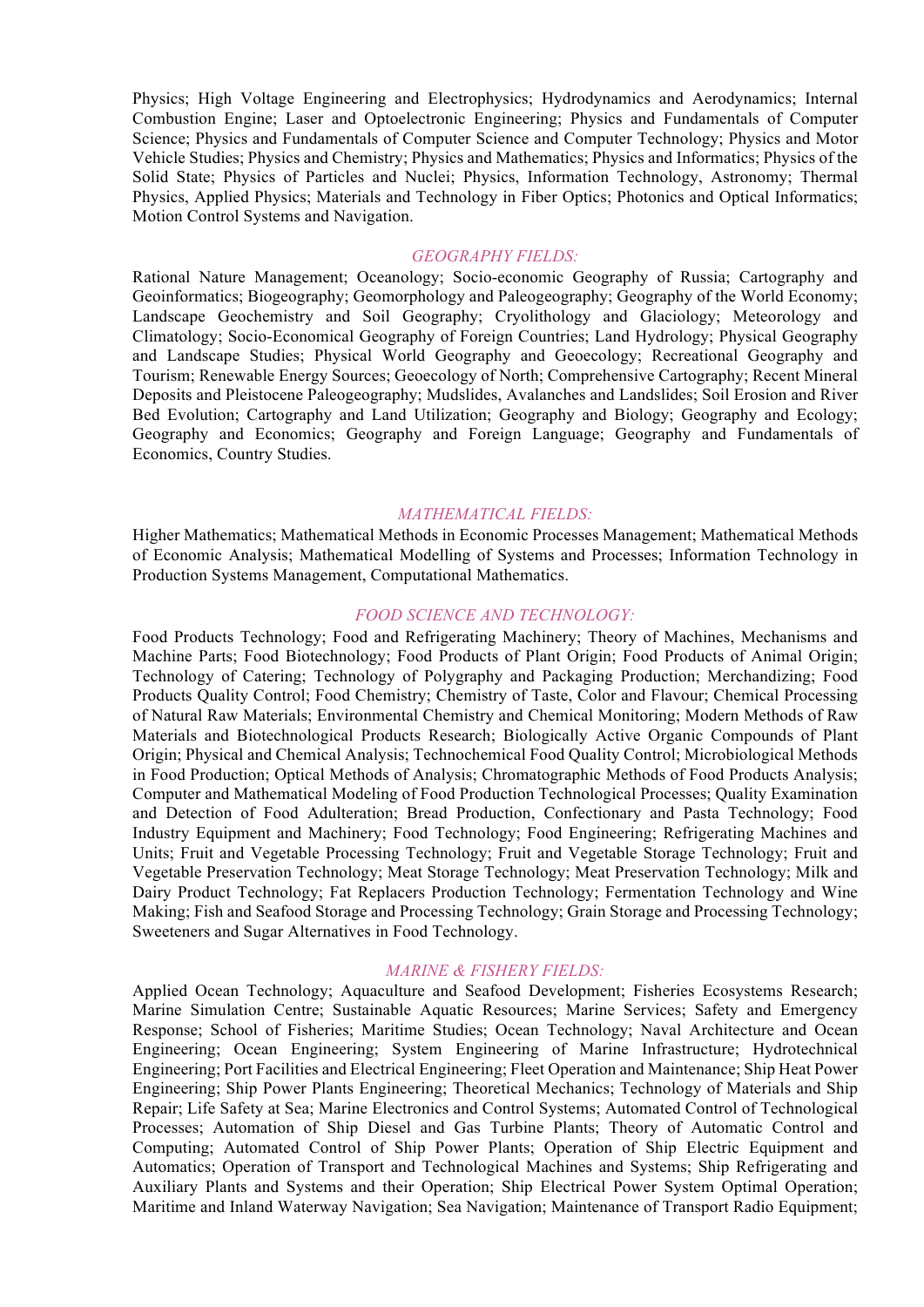Technology of Transport Processes; Shipbuilding; Maritime Radio Communication; Foundations of Radio Engineering; Maritime Law; Management and Economics on the Maritime Transport; Economic Theory and Business Undertakings on a Marine Transport; Materials Technology and Measurement Science; Refrigeration, Cryogenic Technology and Life Support Systems; Commercial Fishery; Fishery and Aquaculture; Marine Power Plants and Equipment; Ships and Ocean Technology.

#### *FORESTRY FIELDS:*

Forest Industry; Forest Engineering; Forestry and Aesthetic Forestry; Landscape Architecture and Establishment of Gardens and Parks; Landscape Planning; Landscape Objects, Building and Service; Decorative Gardening; Machines and Equipment of Forest Complexes; Service and Technical Operation of Transport and Technological Machines and Facilities for Chemical and Forest Complexes; Rational Exploitation, Conservation and Regeneration of Forest Resources and Environment; Development of Rational Forest Use Technology; Woodworking Technology; Chemical Wood Conversion Technology; Automation of Technological Processes and Industries, Machines and Equipment; Forest Traffic; Technology and Machinery of Forest Harvesting; Woodworking Enterprises; Standardization, Certification and Commodity Research; Forest Engineering Technology; Forest Science; Biological Forest Protection; Forest Pathology Monitoring and Forecast; Forest Protection Against Invasive and Quarantine Organisms; Ecology, Soil Science and Nature Management; Botany and Dendrology; Forest Selection, Non-Wood Products and Biotechnology; Forest Inventory and Forest Management; Forest Species and Forestry Mechanization; Siviculture and Forest Treatment; Forest Regeneration and Seed Production; Forest Radiation Ecology; Forestry Economics; Forest Planning; Hunting Management.

#### *TRANSPORT TECHNOLOGY FIELDS:*

Traffic Management and Road Safety; Investigation and Assessment of Road Accidents; Hoist Transport, Construction, Road Machines and Equipment; Machines and Equipment for Land Management and Environmental Protection; Maintenance of Transportation Technology Machines and Units; Motor Vehicle Maintenance; Maintenance of Transportation Technology Machines and Equipment (Construction, Road and Municipal Machines); Automobile Roads and Aerodromes; Construction and Exploration of Aerodrome and Works; Terrestrial Transportation-technological Complexes; Maintenance of Transporttechnological Machines and Complexes; Construction of Highways, Airfields and Special Works; Terrestrial Transportation-technological Facilities; Automation of Transport; Transport Management; Transport Systems; Transport Technology.

#### *TEXTILE TECHNOLOGY FIELDS:*

Clothing Technology and Design; Introduction to Textile Technology; Yarn Production and Properties; Formation and Structure of Textile Fabrics; Introduction to Nonwoven Products and Processes; Performance Evaluation of Textile Materials; Knitted Fabric Technology; Woven Products and Processes; Woven Textile Design; Knitted Textile Design; Management and Control of Textile and Apparel Systems; Textile Technology Senior Design; Advanced Nonwovens Processing; Bonding Fundamentals in Nonwovens; Characterization Methods in Nonwovens; Nonwoven Product Development; Textured Yarn Production and Properties; Quality Management and Control in Textile Manufacturing; Advanced Woven Fabric Design; Jacquard Woven Fabric Design; Operations Management Decisions for Textiles; Design and Technology of Technical Textiles; Textile Computer Integrated Enterprise; Supply Chain Management in the Textile Industry; Textile Senior Project; Footwear, Haberdashery, Leather Goods Production; Garment and Leather Goods; Labour Training in Needlework; Labour Training in Cloth Modeling and Design; Leather and Fur Technology; Production Design (Clothes Technology) and Fundamentals of Information Technology; Natural Fiber Technology.

## *ARTS & CULTURE FIELDS:*

Publishing Activities; Socio-cultural Activities; Management of Socio-cultural Activities; Information Activities; Information Activities Management; Information Supply; Information and Analytical Activities; Musicology and Applied Music; Music Pedagogy; Stage Music; Stage Orchestra Musical Instruments; Stage Jazz Vocal; Folk Vocal; Folk Choral Singing; Artistic Culture and Library Science; Opera and Symphony Orchestra Conducting; Music Art and Choreography; String Section of Orchestra; Woodwind Section and Percussion Section of Orchestra; Choreography; Ballroom Dances; Ballet Choreography; Choreography and Artistic Culture; Theatre Performance Direction; Acting; Directing; Film Production Management; Variety Show; Directing Amateur Dance Troupe; Directing Film Art Studio; Directing